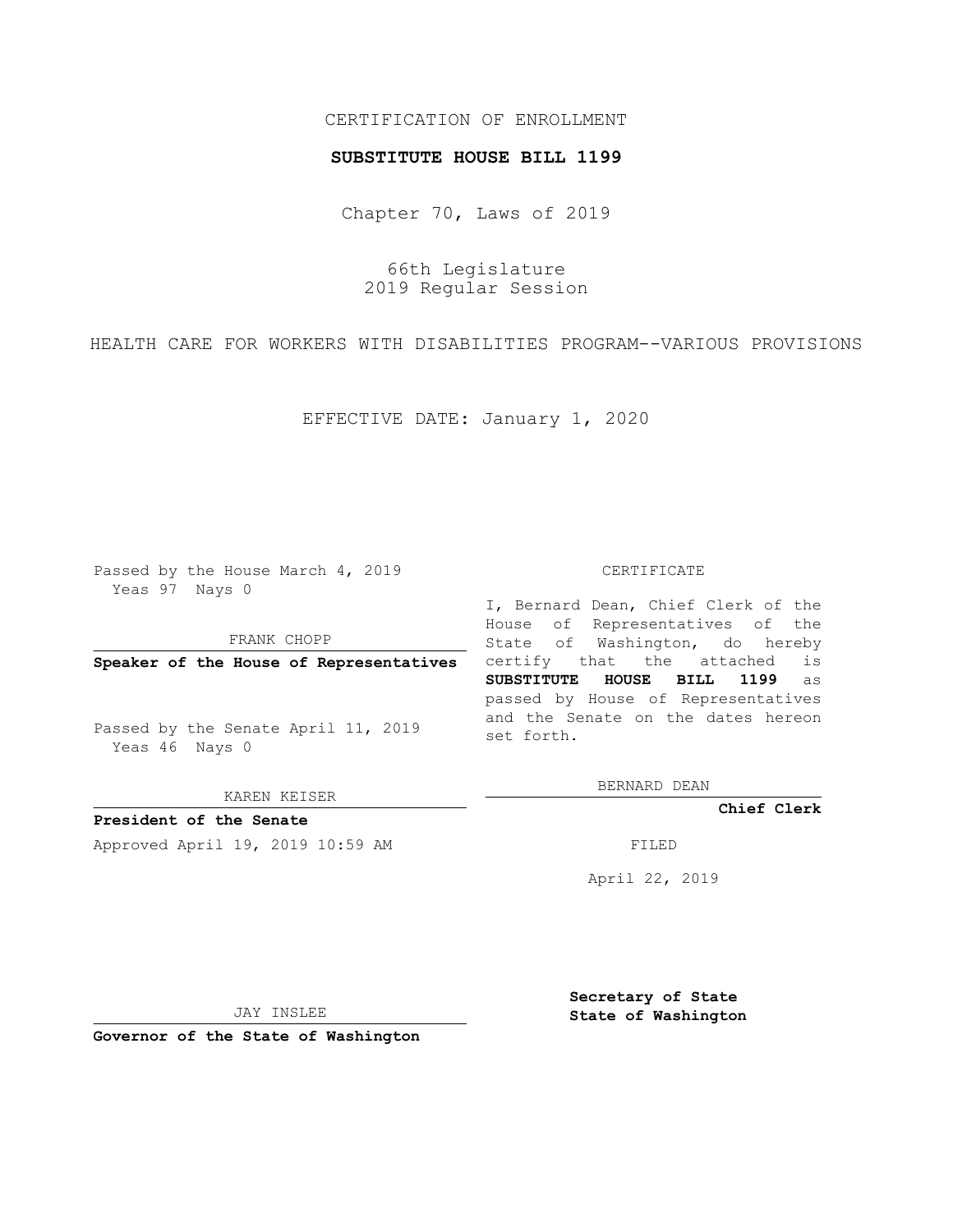### **SUBSTITUTE HOUSE BILL 1199**

Passed Legislature - 2019 Regular Session

# **State of Washington 66th Legislature 2019 Regular Session**

**By** House Appropriations (originally sponsored by Representatives Cody, DeBolt, Jinkins, Harris, Tharinger, Caldier, Robinson, Macri, Schmick, Stonier, Slatter, Wylie, Tarleton, Frame, Pollet, and Riccelli)

1 AN ACT Relating to health care for working individuals with 2 disabilities; amending RCW 74.09.540; creating a new section; and 3 providing an effective date.

4 BE IT ENACTED BY THE LEGISLATURE OF THE STATE OF WASHINGTON:

5 **Sec. 1.** RCW 74.09.540 and 2018 c 201 s 7019 are each amended to read as follows:6

 (1) It is the intent of the legislature to remove barriers to employment for individuals with disabilities by providing medical assistance to working individuals with disabilities through a buy-in program in accordance with section 1902(a)(10)(A)(ii) of the social security act and eligibility and cost-sharing requirements 12 established by the authority.

13 (2) The authority shall establish ((<del>income, resource, and</del>)) cost- sharing requirements for the buy-in program in accordance with federal law and any conditions or limitations specified in the omnibus appropriations act. The authority shall establish and modify eligibility and cost-sharing requirements in order to administer the program within available funds. The authority may consider a person's income when establishing cost-sharing requirements. The authority may not establish eligibility restrictions for the buy-in program based 21 upon a person's income or maximum age. The authority shall make every